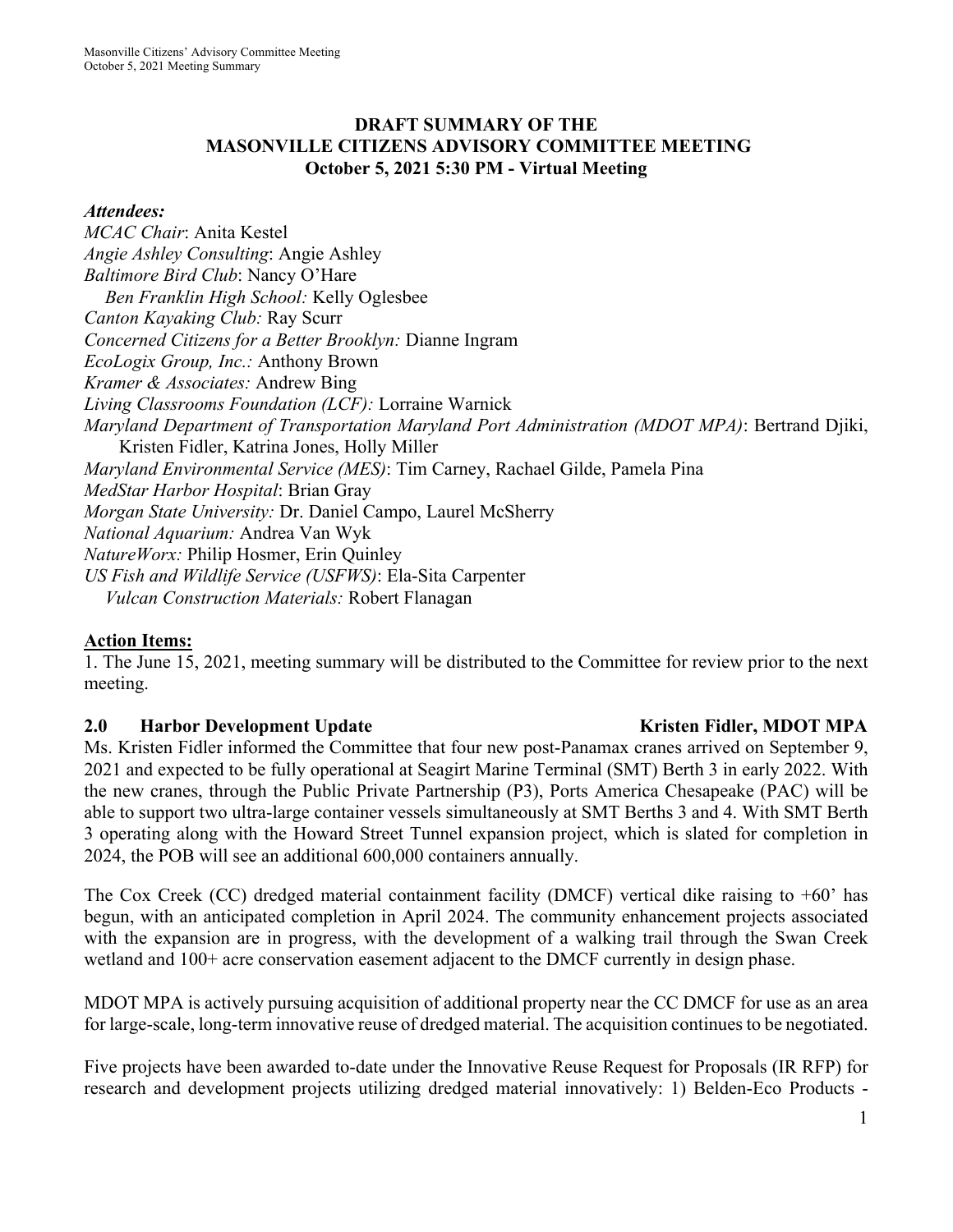ceramic bricks and permeable pavers; 2) Northgate Environmental - precast concrete and shoreline protection structures; 3) FasTrak Express - re-engineered soil to produce sod; 4) Harford Industrial Minerals - lightweight aggregate; and 5) Suscon Products - precast concrete products. A sixth contract is scheduled for Board of Public Works (BPW) review on October 20, 2021, and two additional proposals are currently under review by the IR RFP Technical Evaluation Committee. Results from the previously awarded RFP contracts will become available in 2022.

Ms. Fidler informed the Committee, that the Masonville Cove Environmental Education Center Great Room was dedicated to Frank Hamons, former Deputy Director of Harbor Development on 9/25 and is now, officially, the Frank L Hamons Great Room. Mr. Hamons was the visionary behind bringing stakeholders together and advancing restoration efforts such as the Masonville Cove at the MDOT MPA. Also on 9/25, the Masonville Cove partners celebrated National Urban Wildlife Refuge and Conservation Day. The National Aquarium (NA), National Park Service Chesapeake Bay Office (NPS CBO), U.S. Fish and Wildlife Service (USFWS), and Nature Worx (NW) were among many participants and guests joined by acting Assistant Secretary of the Army for Civil Works Mr. Jamie Pinkham, and acting Director of USFWS Ms. Martha Williams.

### **3.0 Masonville DMCF Report Bertrand Djiki, MDOT MPA**

Masonville DMCF update presentation can be found here.

### Spillway Modifications

Mr. Djiki stated that spillway alternative and interim discharge solutions are in place to ensure effective water management during inflow operations, with long-term discharge solutions in development. The traditional spillway system has been discontinued and discharge from a floating weir is in development. This long-term solution will avoid inundation, create better safety for workers, and will be a cost savings.

# Incremental Dike Raising

Dike raising activity is resuming and the Maryland Department of the Environment (MDE) Dam Safety permit modification has now been approved. The proposed base dike widening is to be constructed initially up to elevation +18'with construction to begin this fall/winter, pending erosion and sediment control permit modification approval from MDE and coordination with planned inflow. Eventually, the dike elevation with increase to  $+30$ ' featuring steep slopes and a mechanically stabilized earth wall, which will innovatively reuse material and increase DMCF capacity. The ultimate planned elevation of +42' will provide a cumulative capacity of approximately 10.3 million cy and is slated to be completed in 2029.

# Masonville Mitigation

The Gwynns Falls Trash Wheel, Gwynnda, was installed in May 2021 and was operation in July. Combined data from July and August reported 43.01 tons of trash were removed.

# **4.0 Partnership Updates**

### Masonville Birding Recent Highlights – **Tim Carney, MES**

Mr. Tim Carney's presentation is available here. Bird monitoring is conducted twice per month, and any breeding behaviors are documented to showcase successful habitat restoration efforts at the site. Monitoring data is uploaded publicly to the ebird.org database. To join Tim's mailing list reach out to birdingtours@menv.com or send your bird sightings to tcarney@menv.com.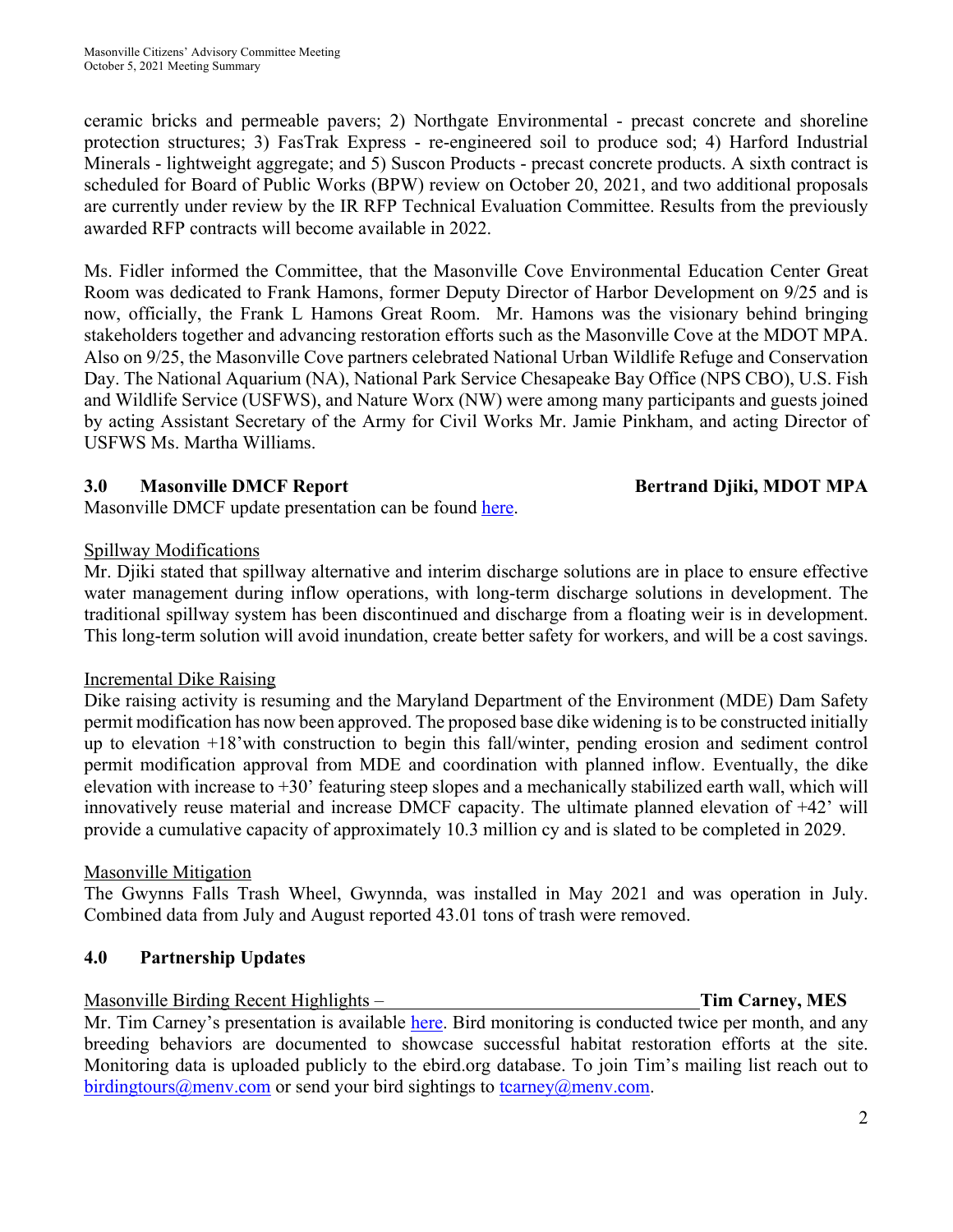Ms. Dianne Ingram asked if completion of the DMCF and removal of mudflat habitat would limit bird visitation to Masonville Cove. Tim responded that it would take time, but that the mudflat dependent birds will likely move instead to Cox Creek's upcoming expansion or another nearby mudflat habitat.

Morgan State University School of Architecture &Planning **Dr. Dan Campo & Laurel McSherry, MSU** Dr. Dan Campo, Associate Professor at the School of Architecture and Planning and Director of the Graduate Program in City and Regional Planning, and Ms. Laurel McSherry, Director of Graduate Landscape Architecture, are currently leading an 18-month study of Masonville Cove with their students examining design and access with the hope that they will find means of improving access and visitor's experiences without impacting the natural area or its unique qualities. Ms. McSherry stated that they began working with 8 graduate landscape-architecture students two weeks prior and are looking to also use Masonville Cove as an opportunity to study perennial questions in landscape architecture and explore key themes such as use, protection, change, fixity, management objectives, and aspirations of stakeholders. The results of the study will be shared upon completion.

### Ms. Erin Quinley gave background on Nature Worx, which is a nonprofit organization that leads experiential guided walks, where guides lead a variety of activities that connect participants to the healing benefits of time spent outdoors. One focal point of Nature Worx's mission is to help increase equitable access to the outdoors with places, such as Masonville Cove, and to get more people involved in green spaces. To date, Nature Worx has offered 11 free programs supported by a grant from the Chesapeake Bay Trust (CBT), through which over 88 guests have been invited to Masonville Cove. These programs have allowed Nature Worx to establish connections with Masonville Cove and learn more about the community needs, with an overall goal of increasing local participation and improving outreach strategies.

### US Fish and Wildlife Service **Ela-Sita Carpenter, USFWS**

### Ms. Ela-Sita Carpenter's presentation is available here, and included summary of the summer Masonville Cove mammal surveys, the *Baptisia* (false indigo) project growing in the Masonville Cove greenhouse, and the USFWS-hosted Kids Fishing Day and USFWS-assisted Urban Wildlife Conservation Celebration. In December, Ms. Carpenter is hoping to start a Community Science Program that would allow students and community members to participate in the December mammal surveys at Masonville Cove. Ms. Van Wyk asked if any animal remains had been found on-site. Ms. Carpenter reported that no recent remains have been found, but a rabbit was observed being chased earlier that day.

### National Aquarium **Andrea Van Wyk, National Aquarium**

Ms. Andrea Van Wyk presented updates on NA involvement throughout the extended Baltimore community. On June 16 and 17, NA and USFWS joined with the Greater Baltimore Wilderness Coalition at the NatureCity Forum to discuss broadening community engagement. NA also participated in Baltimore's Cities Connecting Children to Nature, Nature Nurtures Series 2021. This workshop series had over 150 participants in both virtual and in-person workshops and covered topics including: 1) How to activate outdoor learning spaces; 2) Trauma informed care trainings; and 3) How Baltimore youth have used nature for healing trauma. Recordings of virtual workshops are available upon request.

On July 17, NA combined their annual BioBlitz event and Latino Conservation Day which was host to 88 participants and 40 additional kayakers. The day featured fishing, kayaking, nature walks, and a species

# Nature Worx **Erin Quinley, Nature Worx**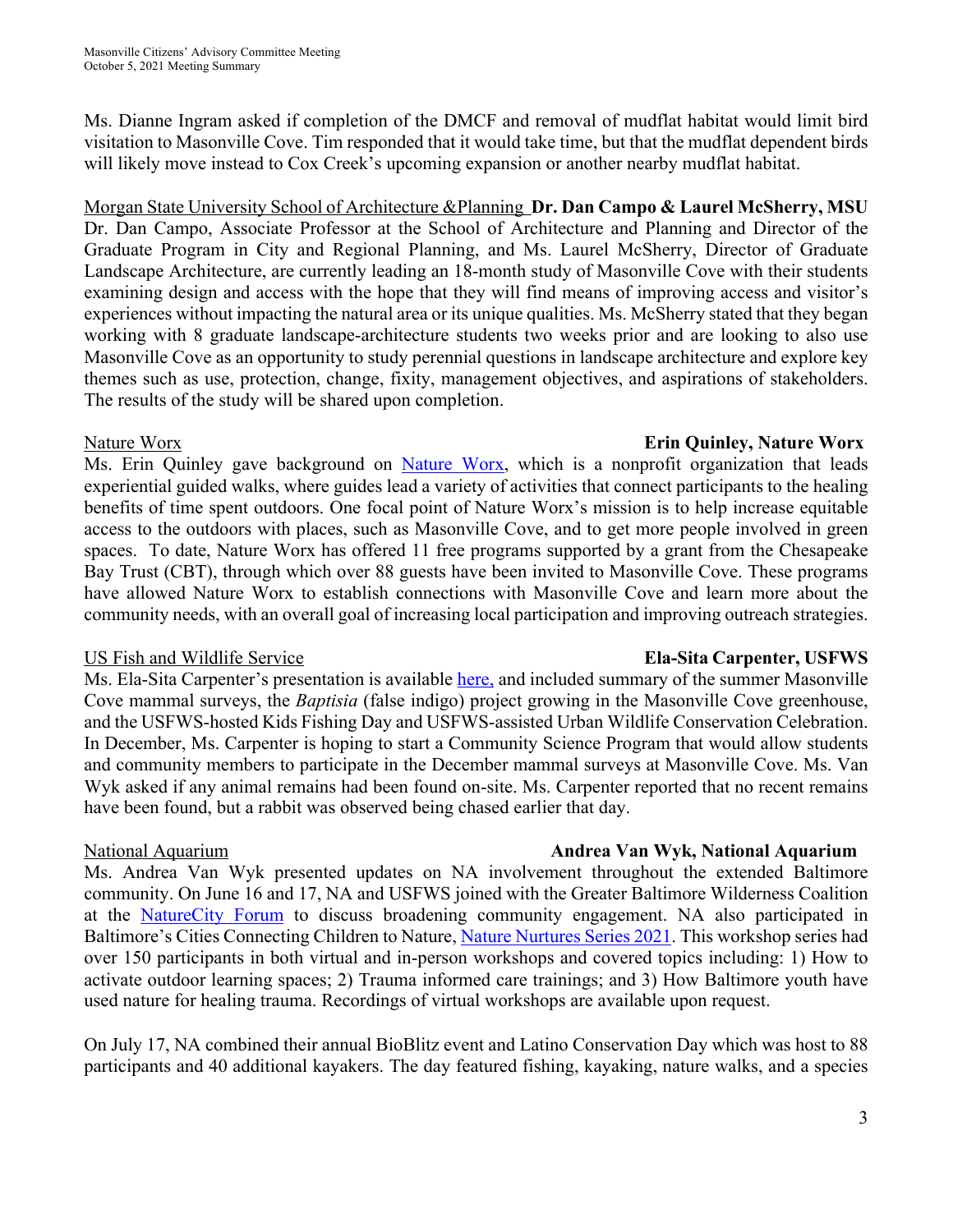survey at Masonville Cove, in which 137 different species were documented and recorded on iNaturalist. Echoes of Nature and Wings of America were also at the event showcasing native animals for visitors.

NA and Pamela Pina, HAF's NA summer intern, participated in and supported the Summer Camp Program with the Boys and Girls Club Brooklyn Branch, Curtis Bay Rec Center, and Farring Baybrook Rec Center. The program ran June - August and met with each group for 8 weeks total, engaging 55 students every week in nature exploration activities. Goals of the program sought to activate green spaces at each of these sites, while engaging and building connections with students. Topics discussed in the program included climate change, biodiversity, mental and emotional wellness in nature, and watershed habitats.

Ms. Van Wyk provided an update on the EPA Environmental Justice grant, which recently celebrated a visit to Patapsco Valley State Park on August 29 with the Templo de Ayuda y Restauración (TAYR) congregation. NA partnered with Chesapeake Conservancy's Bilingual Interpreters and Maryland Department of Natural Resources (DNR) to help about 35 Brooklyn-based TAYR congregation members connect with local green spaces at Patapsco's Orange Grove and Avalon areas through guided bilingual nature walks, chances to enjoy the streams, and an opportunity to be out enjoying nature.

Upcoming NA sponsored events include the Annual International Coastal Cleanup at Masonville Cove on October 16 and Community Cleanup October 31 with TAYR.

Living Classrooms Foundation **Lorraine Warnick, Living Classrooms Foundation** Ms. Lorraine Warnick provided an update on LCF's 5-week Baltimore Environmental Education Summer Math and Reading Trailblazers (BEESMART) program at Masonville Cove that helps prevent summer learning loss. LCF worked with 52 students this past season; 27 from Lakeland Elementary and 25 from Marie Farring Elementary. Of the participating students, 78% increased by one or more reading levels with a majority increasing by 2-4 reading levels. The remaining 22% of students maintained their reading levels, meaning no participants fell behind in terms of reading level and ability. LCF is hoping to expand the Program to a third school by bringing in West Port Academy students next Summer.

LCF concluded the summer with 2 weeks of programming in August, serving 24 students through the Masonville Cove Summer Science and Nature Program. This hybrid program featured a half day in person at Masonville Cove and the remainder of the day at home with online learning and engagement programs. LCF has been visiting several back-to-school events to connect with students and teachers. LCF has received funding from the Baltimore Office of Sustainability CAMP grant for this school year and will be working with the Baybrook, Curtis Bay, Ben Franklin, Farring, and Lakeland schools.

### Faith Based Connections **Anthony Brown, EcoLogix Group**

Mr. Anthony Brown reported on recent his faith-based outreach throughout the local Baltimore City area, to connect with communities in Brooklyn, Curtis Bay, and Cherry Hill and encourage participation and involvement with Masonville Cove through programs, partnerships, and more. Over the last two months, focus has been on identifying and connecting with local faith groups. COVID-19 has presented unique challenges in engaging with faith-based communities since congregations are not able to gather in as large a setting as previously possible. Despite these challenges, adaptations have been made to present 3 virtual presentations and continue engaging in person with many local faith communities which are detailed in Mr. Brown's presentation here. Mr. Brown found that while many faith communities have heard of Masonville Cove, some still have not. Several upcoming events and opportunities have been identified for